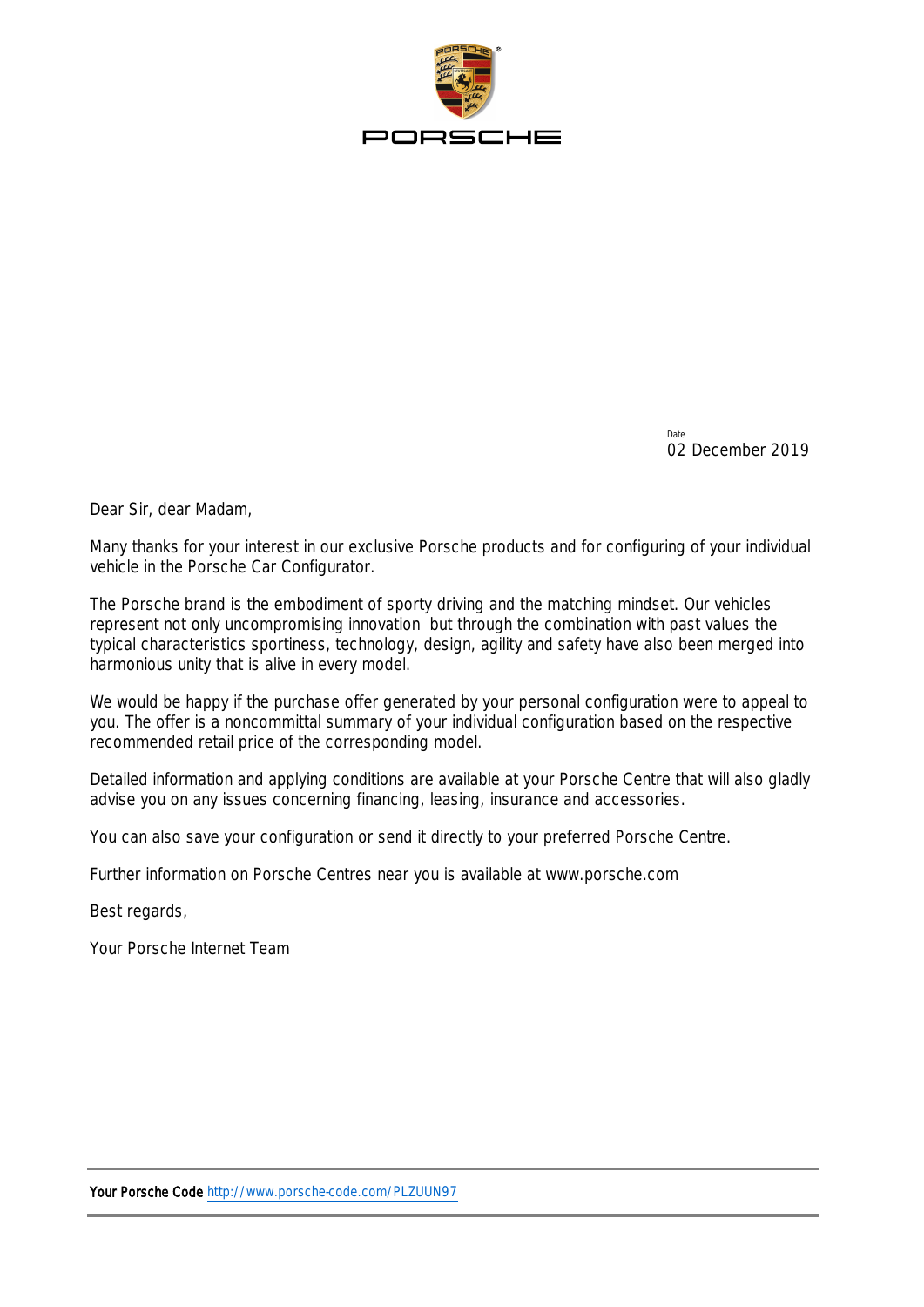

# Porsche Panamera 4S

# Standard equipment

# Power unit

- Twin-turbo V6 engine: displacement 2.9 litres, maximum power output 324 kW (440 hp), maximum torque 550 Nm
- Fuel tank 75-litre

# Drive train features

- Water cooled with thermal management
- Charge-air cooling
- Direct fuel injection (DFI) with central injector position
- VarioCam Plus
- Active cooling flap control

### **Transmission**

- 8-speed Porsche Doppelkupplung (PDK)
- Porsche Traction Management (PTM): active all-wheel drive with electronic and map-controlled multi-plate clutch with automatic brake differential (ABD) and anti-slip regulation (ASR)
- Auto start/stop function and coasting

#### Chassis

- Aluminium double-wishbone front axle
- Aluminium multi-link rear axle
- Vehicle stability system: Porsche Stability Management (PSM) with ABS
- Integrated chassis control: Porsche 4D-Chassis Control
- Steel spring suspension including Porsche Active Suspension Management (PASM)
- Tyre Pressure Monitoring (TPM)
- Tyre sealing compound and electric air compressor
- 19-inch Panamera S wheels

#### Brakes

- Six-piston aluminium monobloc fixed brake callipers at front, internally vented and slotted brake discs
- Four-piston aluminium monobloc fixed brake callipers at rear, internally vented and slotted brake discs
- Integral brake discs with diameter 360 mm at front, 330 mm at rear
- Brake callipers in Titanium Grey finish
- Anti-lock braking system (ABS)
- Electric parking brake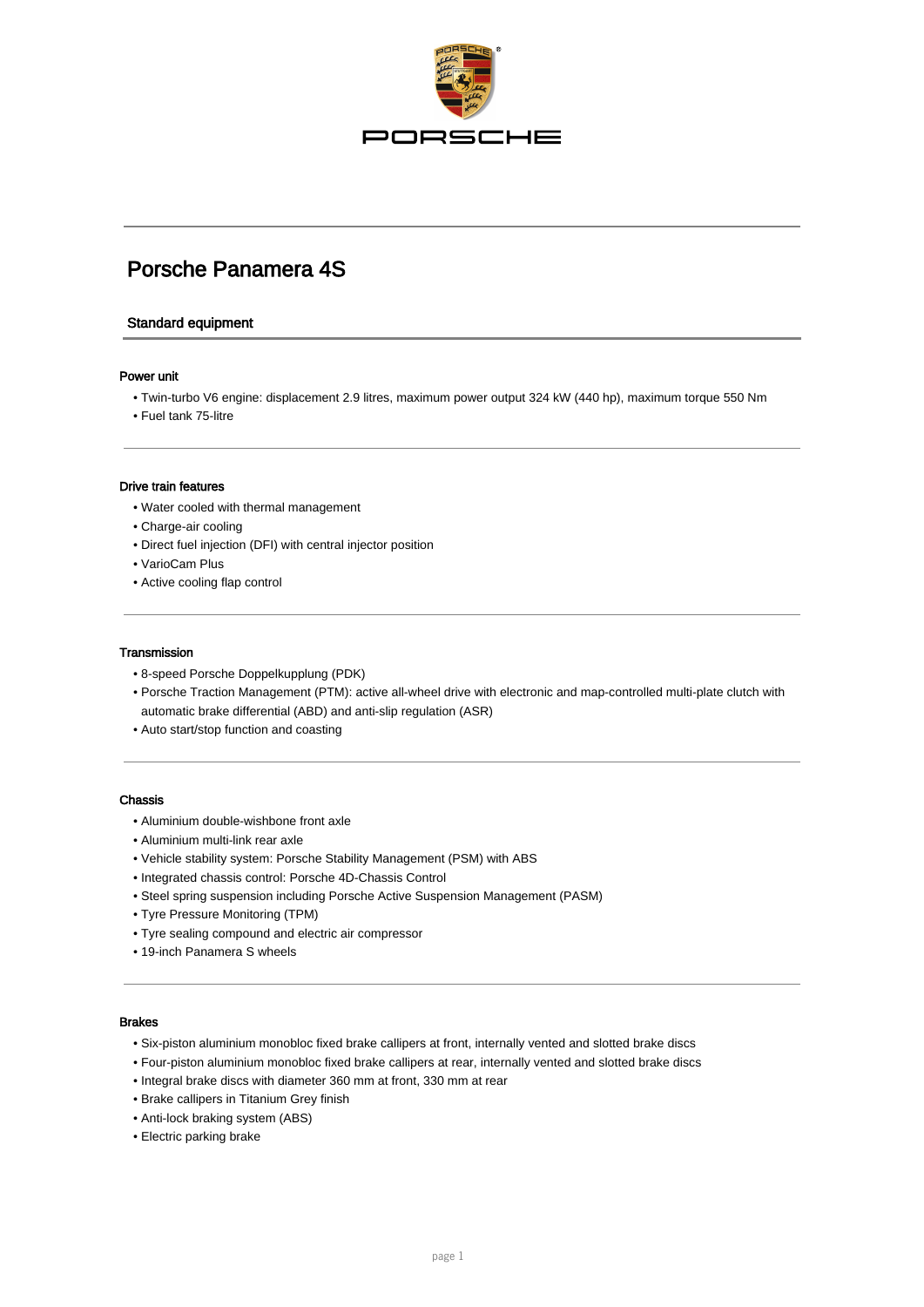

# Standard equipment (continued)

## **Body**

- Fully galvanised steel / aluminium hybrid lightweight bodyshell
- Bonnet, tailgate, doors, roof, side part and front wings in aluminium
- Four doors with integrated side impact protection system
- Lateral air outlet openings in black (high-gloss)
- Side window trims in Silver (high-gloss)
- 'PORSCHE' logo and model designation on rear hatch in Silver (high-gloss)
- Adaptive rear spoiler (two-way) in exterior colour
- Twin dual-tube tailpipes, outside left and right, in brushed stainless steel
- Continuously adjustable door brake
- Automatic rear hatch

# Lights and vision

- LED-headlights
- Daytime running lights with 4-point LED spotlights in each main headlight
- Front light units with LED position light and direction indicator
- Windscreen washer system incl. rain sensor
- Courtesy lighting on mirror
- Automatic headlight activation incl. 'Welcome Home' lighting
- Three-dimensional LED tail lights with integral 4-point brake lights and lighting strip
- Interior lighting: illumination of door release levers, front centre console storagecompartment, front door storage compartments, reading lights and interior lights in front,reading lights rear left and right, orientation lighting front and rear
- Front footwell lights, illuminated vanity mirrors for driver and passenger, luggage compartment lighting, glove compartment light
- Electrically adjustable, folding and heatable exterior mirrors, aspherical on driver's side
- Automatically dimming interior and exterior mirrors

#### Air conditioning and glazing

- Two-zone automatic climate control with separate temperature settings for driver and front passenger,automatic airrecirculation mode including air quality sensor
- Particle / pollen filter with active carbon filter
- Tinted and thermally insulated glass all round with grey top-tint on windscreen

#### Safety and security

- Porsche Side Impact Protection System (POSIP), comprising side impact protectionelements in the doors, thorax airbags integrated into the side bolster of each front seat
- Full-size airbags for driver and front passenger
- Knee airbags for driver and front passenger
- Front side airbags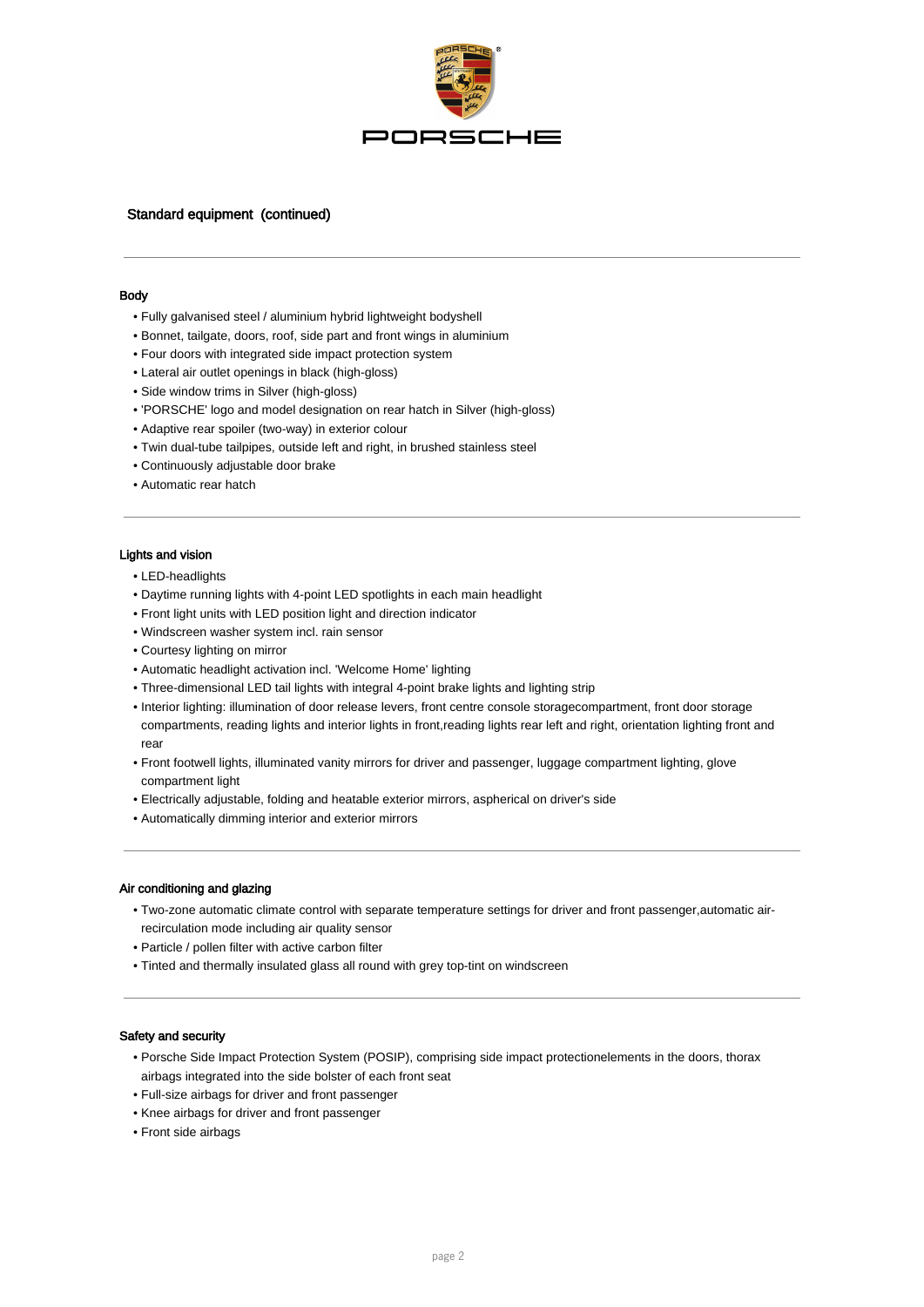

# Standard equipment (continued)

- Curtain airbags along entire roof frame and side windows from the A-pillar to the C-pillar leftand right
- Active bonnet system
- Mounting points on rear seats for ISOFIX child seat mounting system
- Engine immobiliser with remote central locking and alarm system with radar-based interior surveillance

#### Assistance systems

- ParkAssist (front and rear) with visual and audible warning
- Cruise control
- Vehicle start without active key useage
- Porsche Communication Management (PCM) incl. mobile phonepreparation, audio interfaces and voice control system
- Connect Plus inkl. Apple® CarPlay
- Hi-Fi loudspeaker system with 10 loudspeakers and total output of 150 watts
- 12V plug sockets in the front centre console storage compartment
- Two USB charging ports at rear

#### **Instruments**

- Central analogue rev counter with black dial faces
- Instrument cluster with two high-resolution displays

#### Interior

- Four individual seats with continuous centre console and armrest in rear
- Comfort seats front (8-way electric) with electrical adjustment of seat height, seat and backrest angle as well as fore / aft position
- Integrated headrests front and rear
- Rear seats with folding centre armrest and individually folding backrests (60 : 40)
- Leather interior in standard colours, smooth finish leather
- Door armrest front centre console with integrated storage compartment
- Multifunction steering wheel with shift-paddles with rim in smooth-finish leather
- Steering wheel with manual fore/aft and height adjustment
- Interior package in black (high-gloss)
- Door sill guards in brushed aluminium with model designation at front

# Luggage compartment

- Storage compartments in interior (depending on model and personalised specification): glove compartment, door storage compartments front and rear, storage bin in centre console, small storage compartment in centre console
- Storage compartment in rear centre console and storage compartment in rear central armrest
- Two integrated cupholders in the front centre armrest
- Two integrated cupholders in rear compartment
- Retractable luggage compartment cover